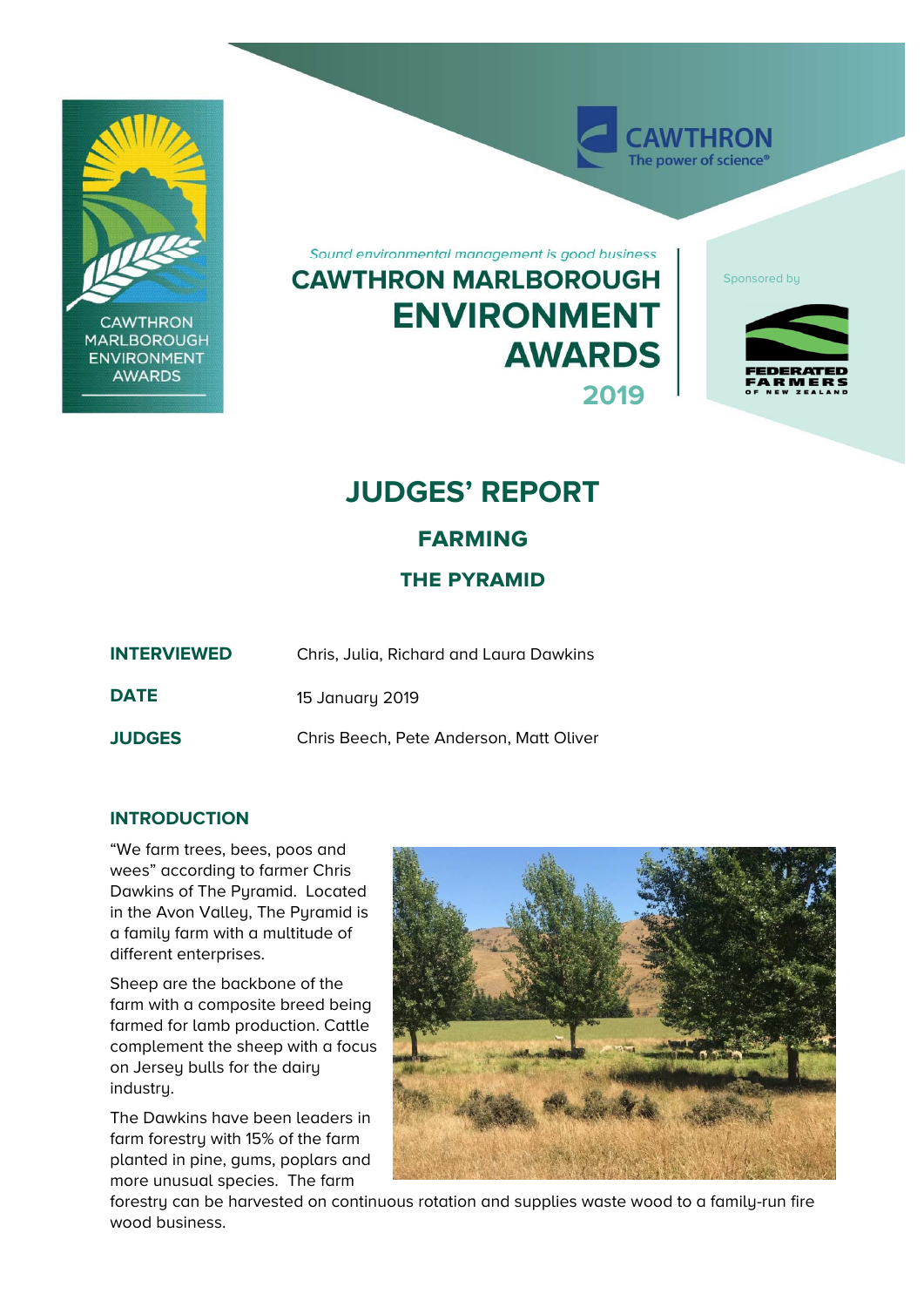The family also runs Pyramid Apiaries and has established a 50 ha Sauvignon Blanc vineyard.

Attention to detail is observed in all aspects of The Pyramid, including waste management, care of animal, soil and plant health, and efficient use of resources.

#### **GENERAL INFORMATION**

The Pyramid is in the Avon Valley alongside the Avon, Tummil and Waihopai rivers and covers 602 ha of rolling and steep hill country. The property was purchased by Chris's father Jack Dawkins in 1954 in poor condition; water short, with rundown fencing and no electricity or school bus. The stock had lice and foot rot. The property was turned around as new fences were installed; weed problems tackled and animal health and fertility addressed. With the framework laid, Chris took over in 1978 just before marrying Julia in 1979. Despite retiring to town, Jack remained committed to working around the farm 6 days a week.

Chris and Julia lifted productivity further on the farm by subdividing paddocks and planting lucerne. This involved cultivating to remove the low productivity native grasses and clearing stony riverside paddocks often by hand. A large area alongside the Avon River was fenced with regrowth of native vegetation prompting an 8 ha QEII covenant. Land Development Loans and Livestock Incentive Schemes as well as Catchment Board soil conservation planning and funding were used where possible, enabling pasture improvements, reticulated stock water and tree planting. Farm planning has included adoption of Overseer nutrient management budgets and a Land Management Plan (Farm Plan).

 In order to improve profitability and increase re-investment, the Dawkins ventured into the Friesian bull beef market and found they could rapidly grow calves to a saleable weight on their new lucerne pasture. This option worked because of the more flexible sale age and weight compared to heifers or steers enabling holding of stock until prices were good.

This experience led to a management outlook of not shying away from the more difficult types of farming and showed the Dawkins that hard work, research and reinvestment could pay off.

They have always sought technical advice and have challenged themselves to find practical ways of implementing that advice on farm. Science has been a valuable part of their farming with many trials being conducted on farm over the years with trees, pasture and clover types.

Poplar trials included 14 different varieties for a range of different situations. Chris has also been at the forefront of trialing different pasture species, with an emphasis on legumes, to determine which species is best suited to the Pyramid and similar Marlborough farming systems.

Sheep form the backbone of the farm with productivity being improved by a gradual change in breed from Corriedale and Borderdale to a composite breed with better lamb production. The farm is at the top end of ewe flock performance with diligent stock management including the careful integration of the cattle operation, rigorous monitoring of mating, pregnancy scanning and indoor birthing of triplet lambs. Post birth, lambs are closely monitored to ensure survival resulting in an exceptionally high kg of lamb weaned per ewe mated ratio (average weight 59kg). Any orphan lambs are fed colostrum using an automatic feeder along with meal/muesli. Ewes are supplemented with lucerne hay in the lambing shed and the Dawkins are investigating making lucerne pellets for better feeding efficiency (a formerly common export activity not seen in Marlborough for many years). The judges noted that a high producing animal has a lower carbon footprint per Kg meat/wool produced compared to a less productive one.

Cattle are used and traded on The Pyramid to buffer the farm's large surplus of spring feed. The focus is on Jersey bulls for the dairy industry. This class of animal can be difficult to manage but provide good returns through lease arrangements with dairy farmers. Friesian bulls are run and finished for the bull-beef trade. Carry-over empty dairy cows provide income and a valuable pasture grooming service for the sheep flock breaking the parasite cycle and consequently reducing the need for drenches in both stock classes.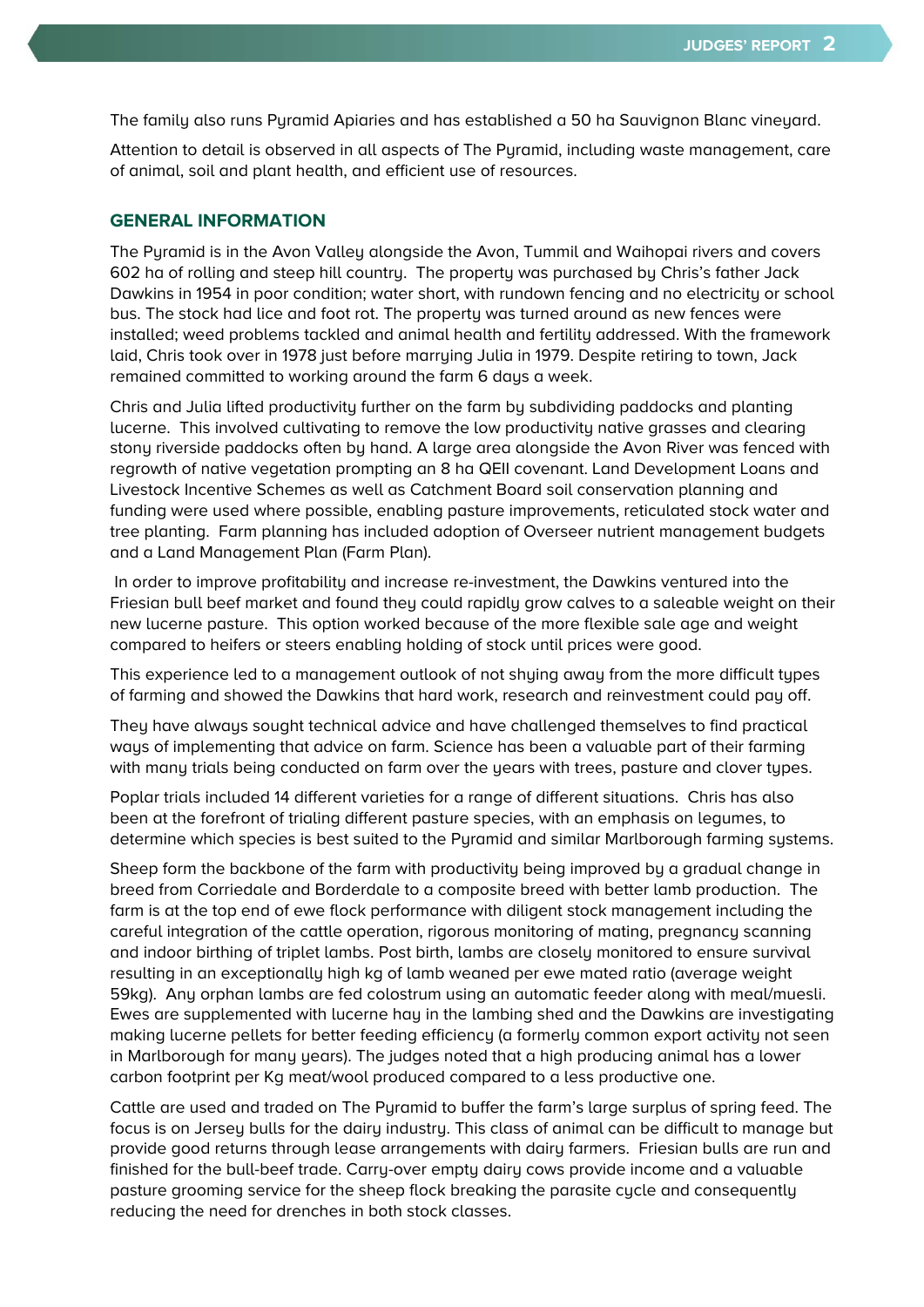Farm forestry has long been an integral part of The Pyramid. Trees have been utilised sensitively to provide commercial forest, shelter and space planting. 15% of the farm is under different species and forms of forestry. Commercial forestry is based around Pinus radiata (for continuous commercial harvest rotation) but also includes Californian Redwoods eucalyptus, Tasmanian Blackwood (Acacia) and Cypress. Space planting of Poplars, Oaks and Acacia provide shelter and shade for livestock, plus an increase in pasture actually produced.



Natives have been planted around dams and allowed to regenerate in the QEII area. The extensive mosaic of plantings also includes such unusual specimens as cork oak and Gleditsia (Honey Locust). While not all plantings have been successful, forestry in all its forms provides multiple benefits for the farm including erosion control on slopes and around waterways, additional feed in dry periods, dual income streams as well as landscape and aesthetic benefits.

An unexpected benefit has been improved compliance during European market audits. Improved shade and shelter for animal welfare is increasingly viewed as compulsory by export partners along with reticulated water. An FRI evaluation showed that despite turning over 15% of the grazing area to trees, the property's carrying capacity had actually increased.

The Pyramid is a true family farm. Chris took over from his father and members of the 3rd generation of Dawkins on The Pyramid are now working with their parents. Pyramid Apiaries is owned by daughter-in law Laura and son Paddy. They manage 336 hives with 140 hives located on The Pyramid collecting multi-floral honey, propolis and rearing queen bees. Bees feed on lucerne and clover flowers and the many trees found on farm. They have an essential role in pasture reseeding as well as providing income.

In addition to farming alongside Chris and Julia, son Richard runs Flaming Firewood, a firewood supply and delivery business using waste wood from the farm woodlots. Any wind-thrown trees or post-harvest waste is collected, cut and split. As the farm forestry was planted on rotation, continual firewood production is expected. These diversifications are not feel-good activities; these are livelihoods and serious profit-making ventures.

A 50 ha vineyard has been established on the property and includes a large storage dam for irrigation, frost protection and stock water reticulation. With pastoral land valued around \$7,000 per hectare and viticulture land at \$150,000 per hectare, it was an easy investment decision despite viticulture not being one of the family's passions. The decision to lease the vineyard and employ a management company was made due to another family ethos - "if you're not passionate about it, don't go there". Nevertheless, the lease provides good returns and the land remains part of the property. No land re-contouring was performed during the establishment of the vineyard preventing any long-term soil damage.

The vineyard reduced the productive capacity of the farm by around 380 stock units. However increased capital value, forest harvest returns and vineyard lease fees has enabled the purchase of a 200 ha subdivision of the neighbouring Tummil Hill property running 400 stock units, but with the potential to run 1000 stock units with careful development. Work is progressing clearing, fencing and afforesting this land in the same manner as the rest of the farm.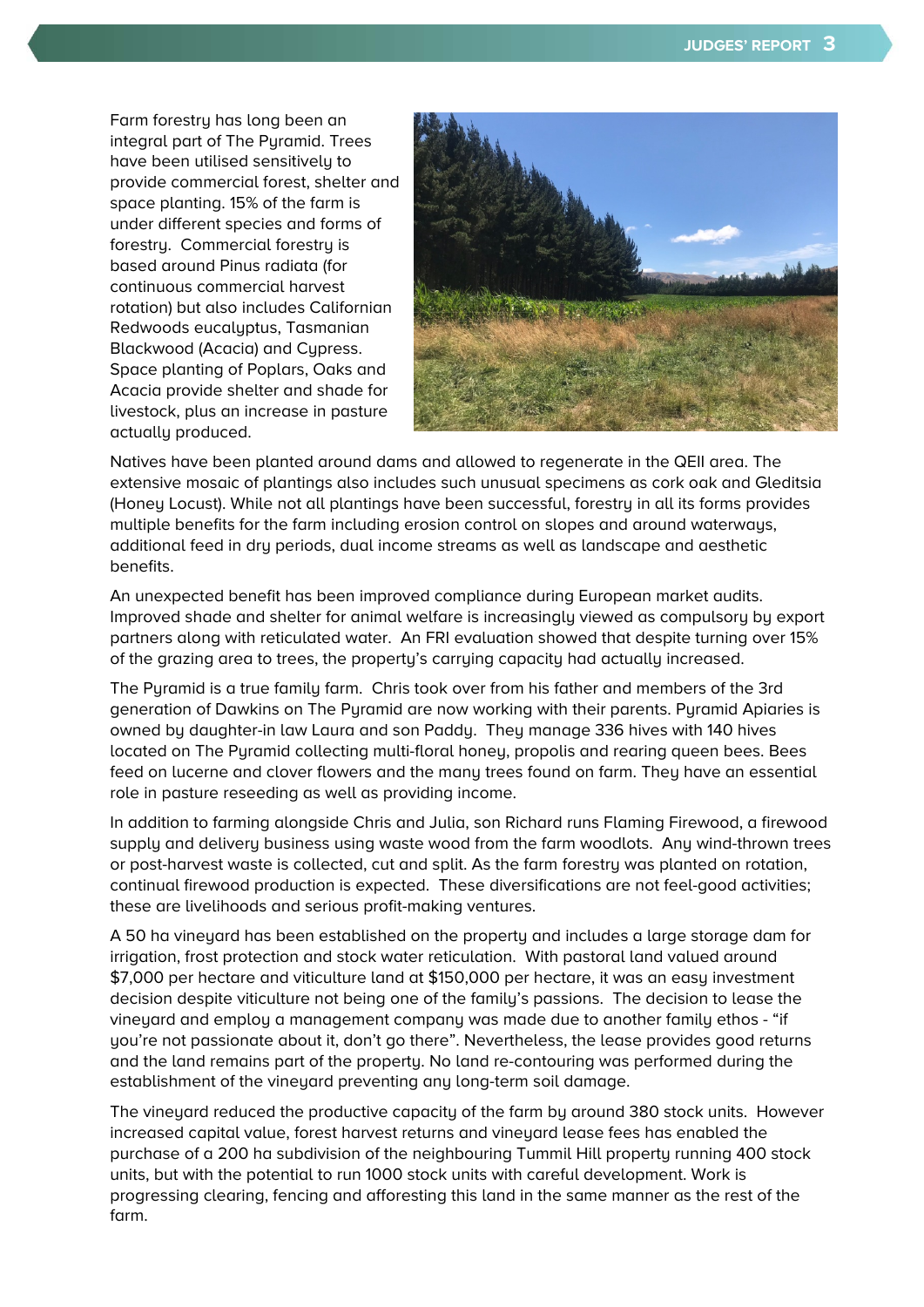Chris and Julia have made valuable contributions to the farming community over the years. Chris led the committee organising the New Zealand Farm Forestry Association conference held in Marlborough in 2014; was South Island Farm Forester of the year in 2008 and is a founding trustee of the Sheep and Beef Farmer of the Year awards. Julia is involved in Rural Women NZ and volunteers for support groups. As a Beef + Lamb NZ Monitor Farm, The Pyramid hosted many farming field days to spread the word about good farming practice.

### **PROBLEMS AND HOW THEY HAVE BEEN TACKLED**

Trees were not seen as an asset when the farm was started but extensive planting has occurred as their benefits were realised. Improvements in shade, shelter, stock management, soil fertility and pasture production have compensated for the reduced pasture area.



Problems with footrot were dealt with by strategic stock grazing/ movement, careful farm design and later using DNA analysis. A central raceway system reduced exposure to areas where footrot could be present and has enabled much easier stock handling. DNA technologies promoting footrot tolerance are rigorously followed when purchasing rams and assessing progeny, and aims to improve genetics over all.

The high fertility/scanning percentage is a challenge for lamb survival. This is addressed by intensive shepherding, indoor lambing of triplet-bearing ewes and development of feeding techniques for orphan lambs.

Rocks and boulders that covered much of the flat land were painstakingly picked up but not wasted being used to support tracks and waterways and placed where they were aesthetically pleasing.

The Dawkins have spent a lifetime drought-proofing The Pyramid. However, the clay-downs nature of the country means that the farm is vulnerable to wet seasons with its heavy Jordan soils. As grazing is now relatively intensive, they also have to wet-proof it, with attention to allweather tracks, drainage and run-off.

Weed issues on The Pyramid have largely been dealt with, but the addition of the Tummil Hill has required more weed control. Nassella tussock is grubbed, heavy broom is sprayed or mechanically raked. Spot spraying continues, targeting a balance between weed control and feed for bees. Native species such as *Melicytis* (porcupine shrub) and Manuka (traditional hill country weeds) are now retained where practical. Old man's beard is controlled in the QEII covenant.

The Dawkins are incredibly loyal to their farm and work long hours to ensure its success. This owner-labour intensive system may need to be looked at to ensure a better work/life balance. Although they believe that "work is their hobby", the effort they have put into the farm also deserves reward and rest from time to time.